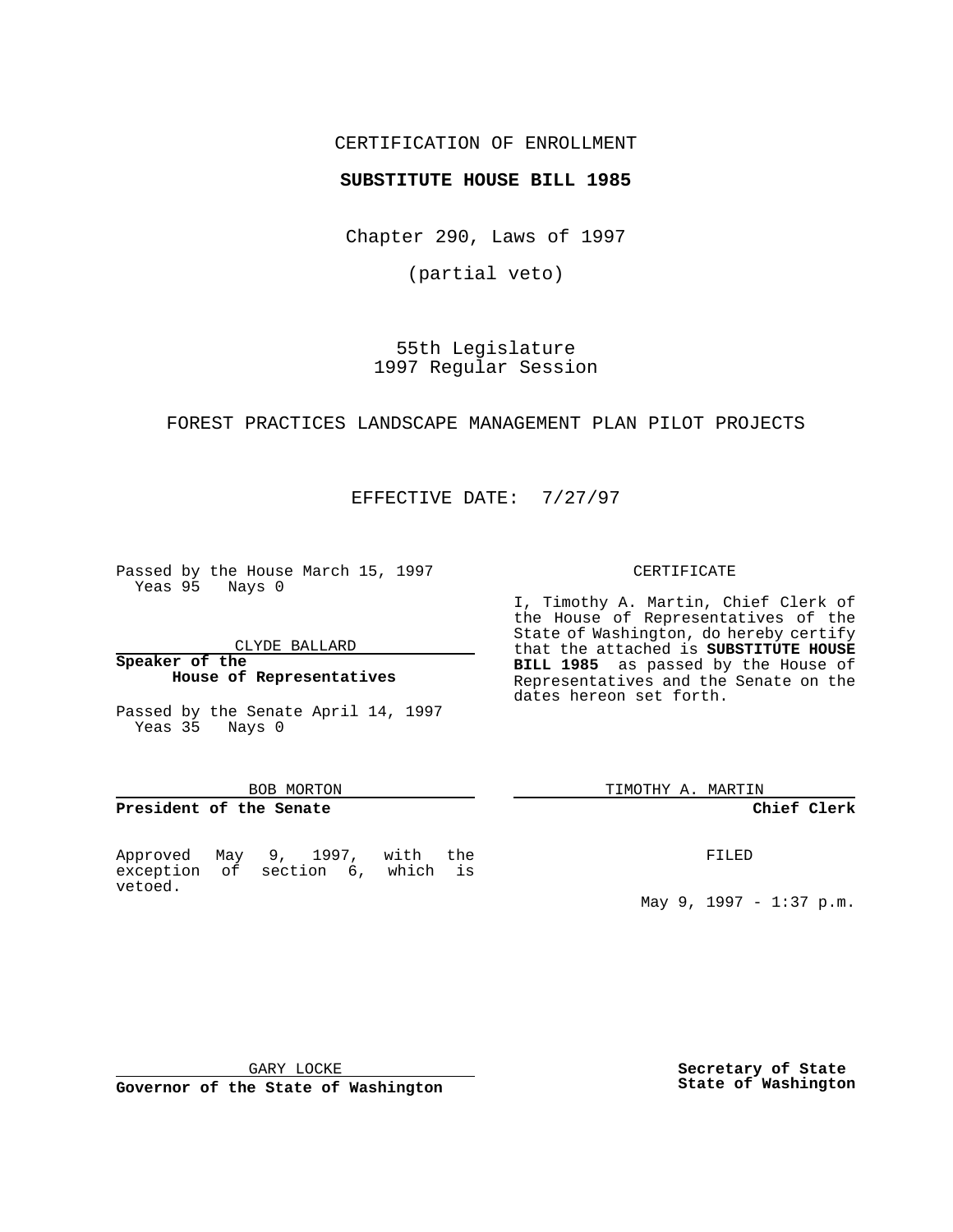# **SUBSTITUTE HOUSE BILL 1985** \_\_\_\_\_\_\_\_\_\_\_\_\_\_\_\_\_\_\_\_\_\_\_\_\_\_\_\_\_\_\_\_\_\_\_\_\_\_\_\_\_\_\_\_\_\_\_

\_\_\_\_\_\_\_\_\_\_\_\_\_\_\_\_\_\_\_\_\_\_\_\_\_\_\_\_\_\_\_\_\_\_\_\_\_\_\_\_\_\_\_\_\_\_\_

Passed Legislature - 1997 Regular Session

### **State of Washington 55th Legislature 1997 Regular Session**

**By** House Committee on Appropriations (originally sponsored by Representatives Buck, Regala, Sump, Pennington, Sheldon, Hatfield, Anderson, Butler and Dyer)

Read first time 03/10/97.

 AN ACT Relating to forest practices landscape management plan pilot projects; amending RCW 76.09.060, 75.20.100, and 76.09.220; adding new sections to chapter 76.09 RCW; and creating a new section.

BE IT ENACTED BY THE LEGISLATURE OF THE STATE OF WASHINGTON:

 NEW SECTION. **Sec. 1.** A new section is added to chapter 76.09 RCW to read as follows:

 The legislature recognizes the importance of providing the greatest diversity of habitats, particularly riparian, wetland, and old growth habitats, and of assuring the greatest diversity of species within those habitats for the survival and reproduction of enough individuals to maintain the native wildlife of Washington forest lands. The legislature also recognizes the importance of long-term habitat productivity for natural and wild fish, for the protection of hatchery water supplies, and for the protection of water quality and quantity to meet the needs of people, fish, and wildlife. The legislature recognizes the importance of maintaining and enhancing fish and wildlife habitats capable of sustaining the commercial and noncommercial uses of fish and wildlife. The legislature further recognizes the importance of the continued growth and development of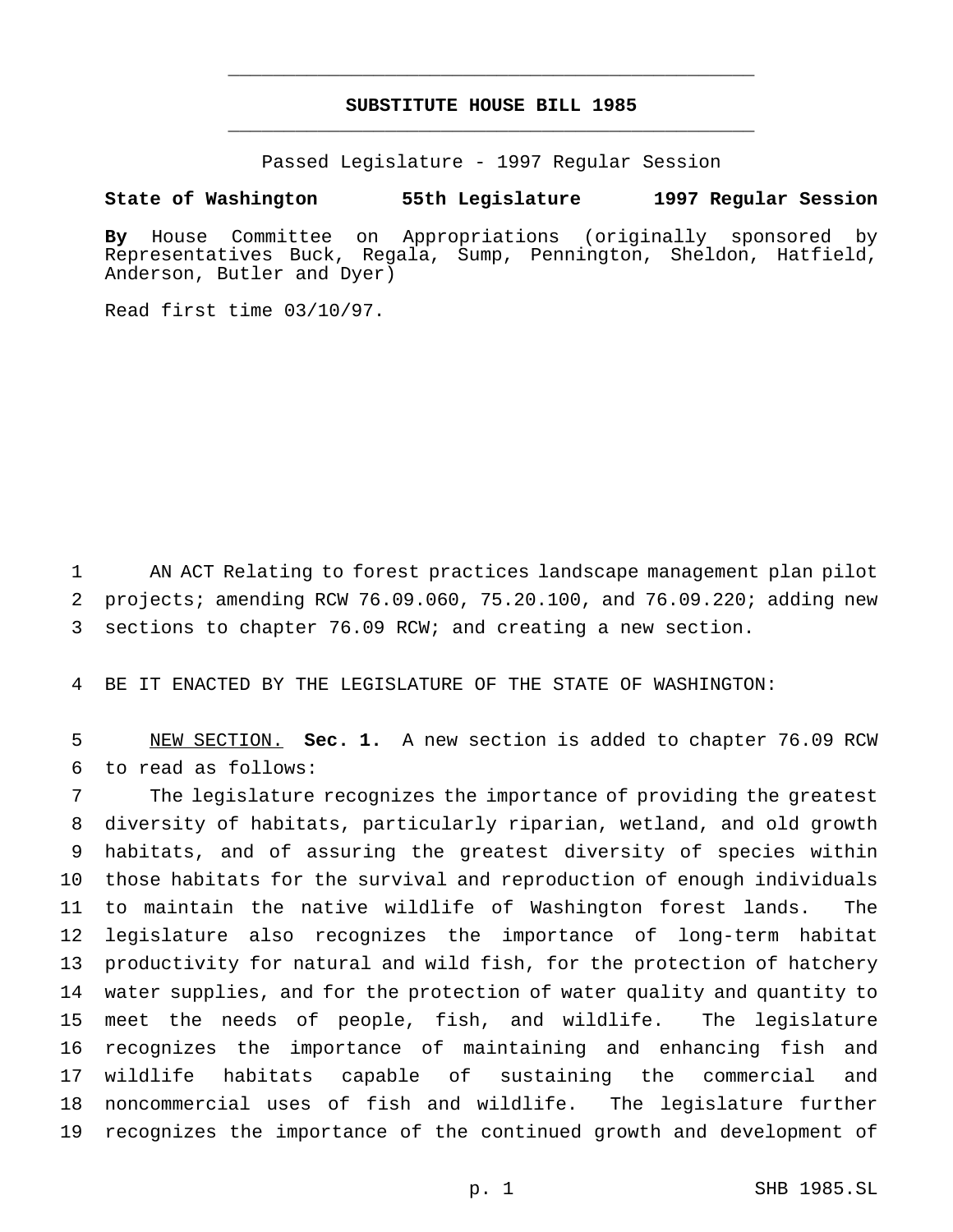the state's forest products industry which has a vital stake in the long-term productivity of both the public and private forest land base. The development of a landscape planning system would help achieve these goals. Landowners and resource managers should be provided incentives to voluntarily develop long-term multispecies landscape management plans that will provide protection to public resources. Because landscape planning represents a departure from the use of standard baseline rules and may result in unintended consequences to both the affected habitats and to a landowner's economic interests, the legislature desires to establish up to seven experimental pilot programs to gain experience with landscape planning that may prove useful in fashioning legislation of a more general application.

 (1) Until December 31, 2000, the department in cooperation with the department of fish and wildlife, and the department of ecology when relating to water quality protection, is granted authority to select not more than seven pilot projects for the purpose of developing individual landowner multispecies landscape management plans.

 (a) Pilot project participants must be selected by the department in cooperation with the department of fish and wildlife, and the department of ecology when relating to water quality protection, no later than October 1, 1997.

 (b) The number and the location of the pilot projects are to be determined by the department in cooperation with the department of fish and wildlife, and the department of ecology when relating to water quality protection, and should be selected on the basis of risk to the habitat and species, variety and importance of species and habitats in the planning area, geographic distribution, surrounding ownership, other ongoing landscape and watershed planning activities in the area, potential benefits to water quantity and quality, financial and staffing capabilities of participants, and other factors that will contribute to the creation of landowner multispecies landscape planning efforts.

 (c) Each pilot project shall have a landscape management plan with the following elements:

 (i) An identification of public resources selected for coverage under the plan and measurable objectives for the protection of the selected public resources;

(ii) A termination date of not later than 2050;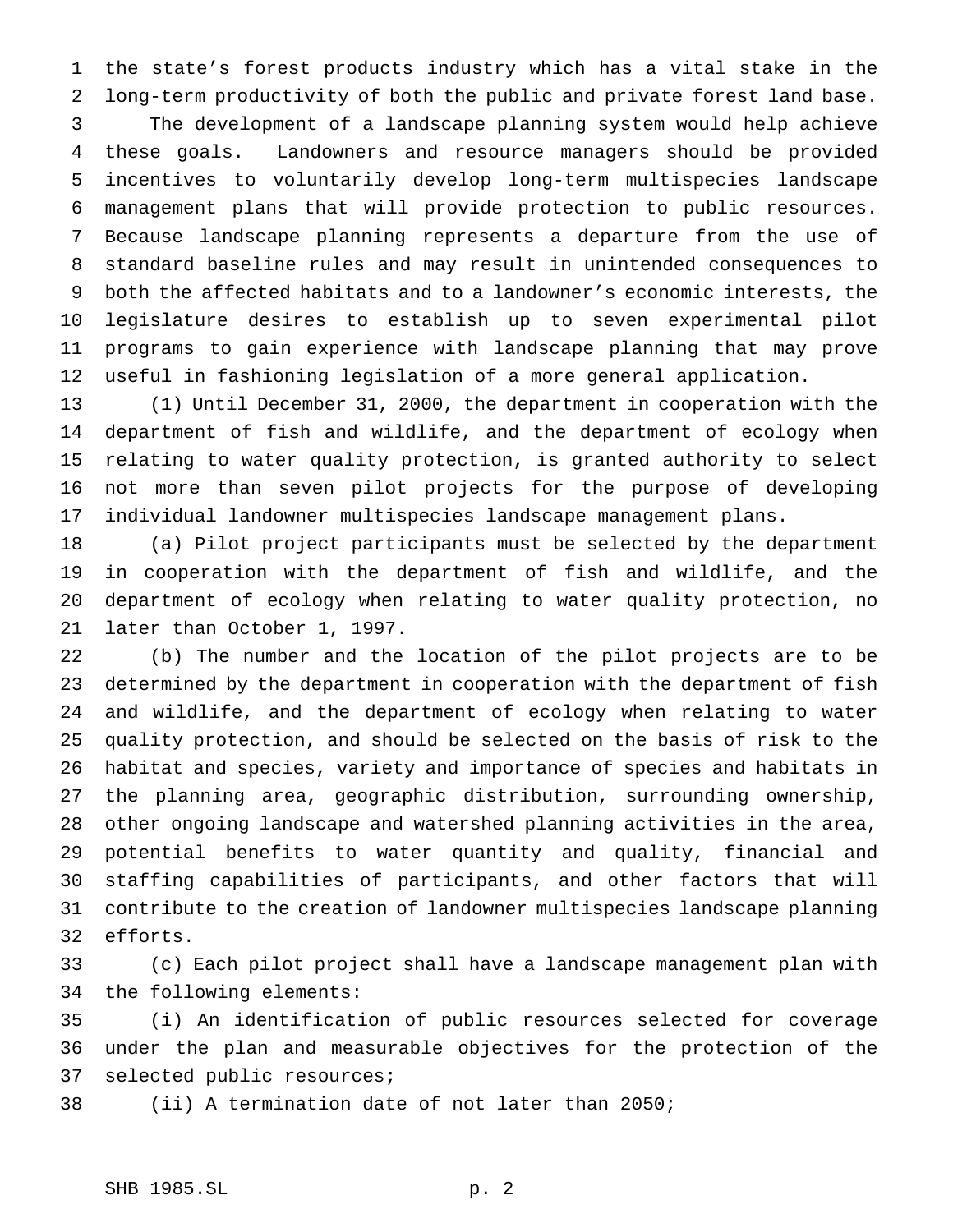(iii) A general description of the planning area including its geographic location, physical and biological features, habitats, and species known to be present;

 (iv) An identification of the existing forest practices rules that will not apply during the term of the plan;

(v) Proposed habitat management strategies or prescriptions;

 (vi) A projection of the habitat conditions likely to result from the implementation of the specified management strategies or prescriptions;

 (vii) An assessment of habitat requirements and the current habitat conditions of representative species included in the plan;

 (viii) An assessment of potential or likely impacts to representative species resulting from the prescribed forest practices; (ix) A description of the anticipated benefits to those species or other species as a result of plan implementation;

(x) A monitoring plan;

 (xi) Reporting requirements including a schedule for review of the plan's performance in meeting its objectives;

 (xii) Conditions under which a plan may be modified, including a 20 procedure for adaptive management;

(xiii) Conditions under which a plan may be terminated;

 (xiv) A procedure for adaptive management that evaluates the effectiveness of the plan to meet its measurable public resources objectives, reflects changes in the best available science, and provides changes to its habitat management strategies, prescriptions, and hydraulic project standards to the extent agreed to in the plan and 27 in a timely manner and schedule;

 (xv) A description of how the plan relates to publicly available plans of adjacent federal, state, tribal, and private timberland owners; and

 (xvi) A statement of whether the landowner intends to apply for approval of the plan under applicable federal law.

 (2) Until December 31, 2000, the department, in agreement with the department of fish and wildlife, and the department of ecology when the landowner elects to cover water quality in the plan, shall approve a landscape management plan and enter into a binding implementation agreement with the landowner when such departments find, based upon the best scientific data available, that: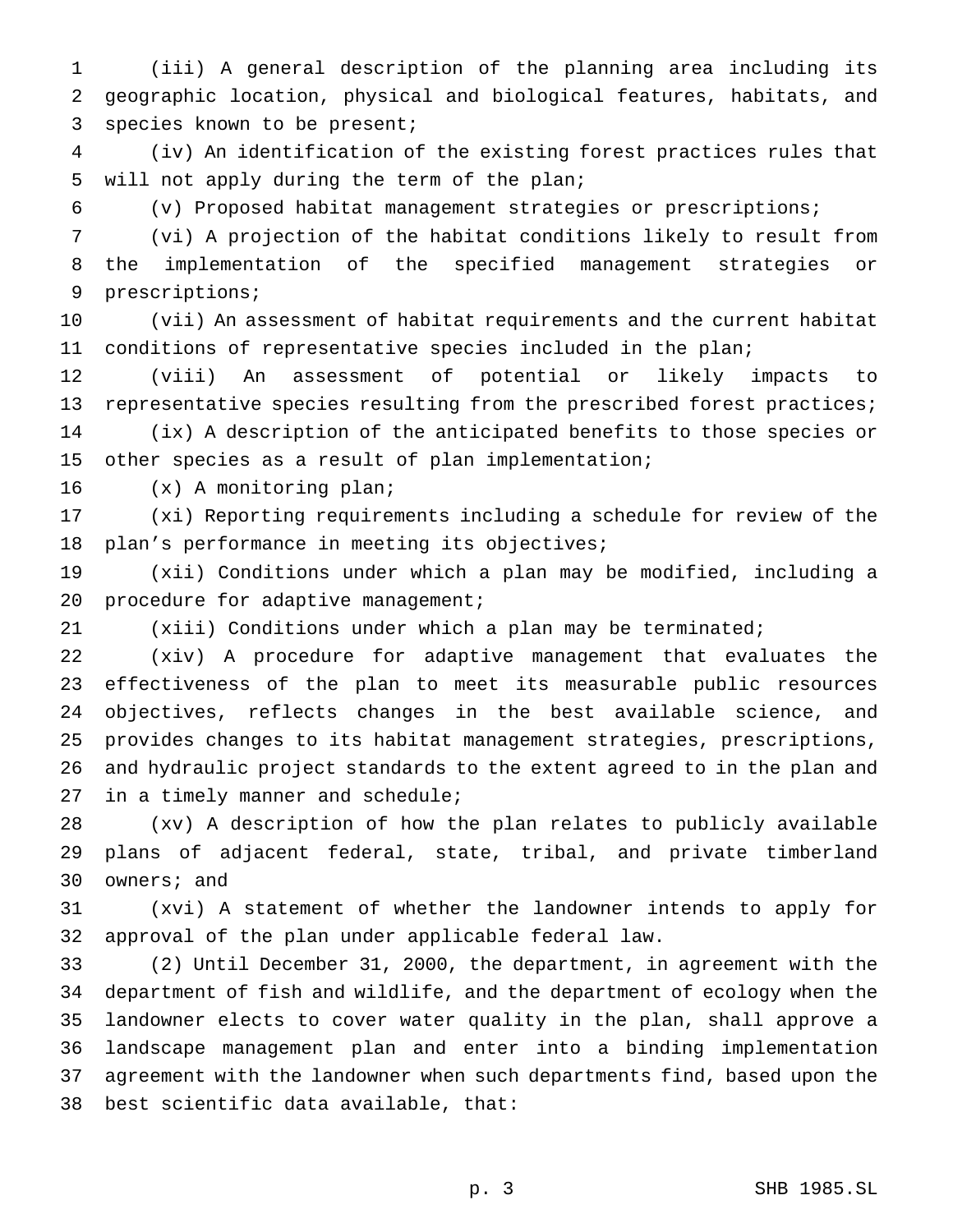(a) The plan contains all of the elements required under this section including measurable public resource objectives;

 (b) The plan is expected to be effective in meeting those objectives;

 (c) The landowner has sufficient financial resources to implement the management strategies or prescriptions to be implemented by the landowner under the plan;

(d) The plan will:

 (i) Provide better protection than current state law for the public resources selected for coverage under the plan considered in the aggregate; and

 (ii) Compared to conditions that could result from compliance with current state law:

 (A) Not result in poorer habitat conditions over the life of the plan for any species selected for coverage that is listed as threatened or endangered under federal or state law, or that has been identified 17 as a candidate for such listing, at the time the plan is approved; and (B) Measurably improve habitat conditions for species selected for

special consideration under the plan;

 (e) The plan shall include watershed analysis or provide for a level of protection that meets or exceeds the protection that would be provided by watershed analysis, if the landowner selects fish or water quality as a public resource to be covered under the plan. Any alternative process to watershed analysis would be subject to timely peer review;

 (f) The planning process provides for a public participation process during the development of the plan, which shall be developed by the department in cooperation with the landowner.

 The management plans must be submitted to the department and the department of fish and wildlife, and the department of ecology when the landowner elects to cover water quality in the plan, no later than March 1, 2000. The department shall provide an opportunity for public comment on the proposed plan. The comment period shall not be less than forty-five days. The department shall approve or reject plans within one hundred twenty days of submittal by the landowner of a final plan. The decision by the department, in agreement with the department of fish and wildlife, and the department of ecology when the landowner has elected to cover water quality in the plan, to approve or disapprove the management plan is subject to the environmental review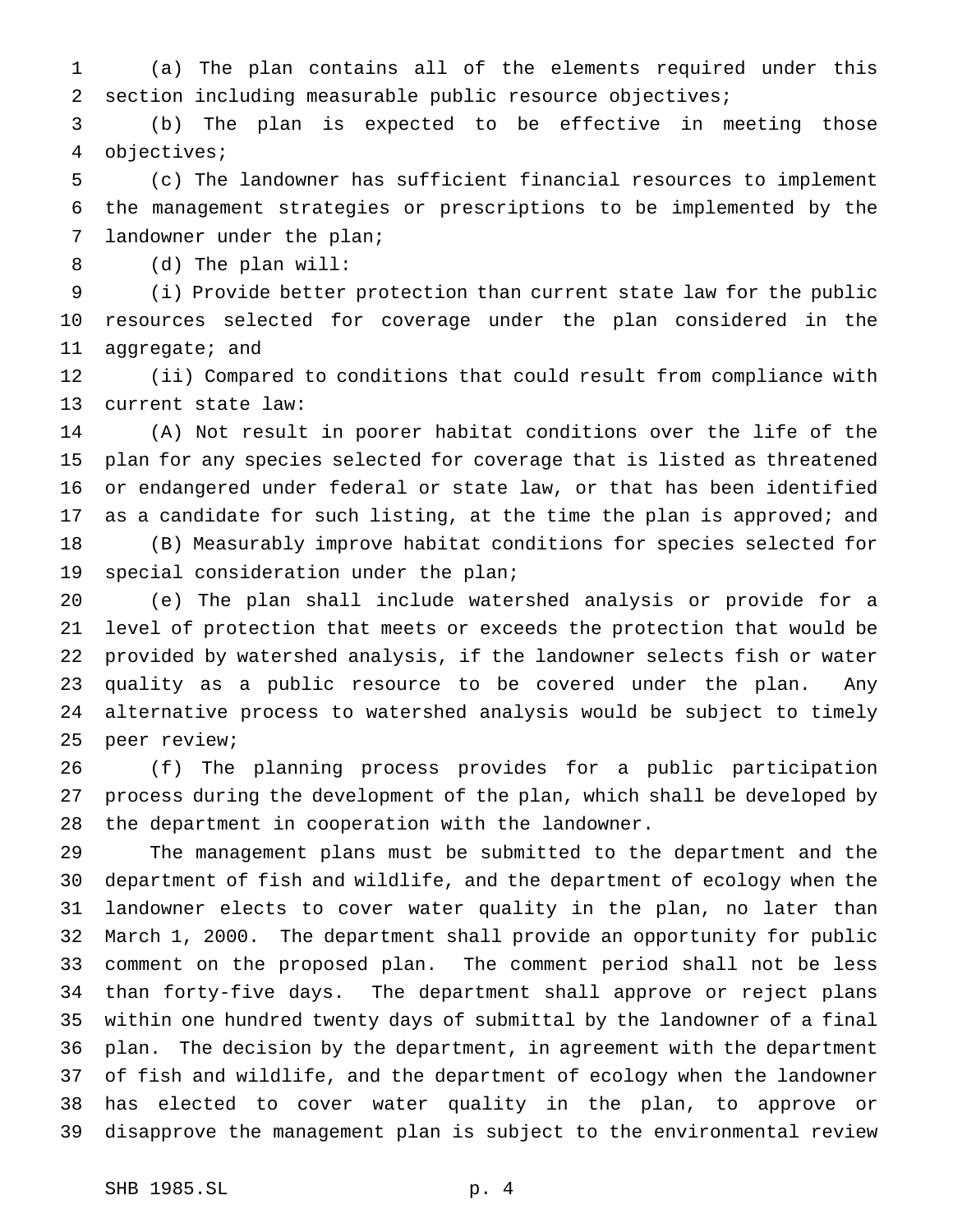process of chapter 43.21C RCW, provided that any public comment period provided for under chapter 43.21C RCW shall run concurrently with the public comment period provided in this subsection (2).

(3) After a landscape management plan is adopted:

(a) Forest practices consistent with the plan need not comply with:

(i) The specific forest practices rules identified in the plan; and

 (ii) Any forest practice rules and policies adopted after the approval of the plan to the extent that the rules:

 (A) Have been adopted primarily for the protection of a public resource selected for coverage under the plan; or

 (B) Provide for procedural or administrative obligations inconsistent with or in addition to those provided for in the plan with 13 respect to those public resources; and

 (b) If the landowner has selected fish as one of the public resources to be covered under the plan, the plan shall serve as the hydraulic project approval for the life of the plan, in compliance with RCW 75.20.100.

 (4) The department is authorized to issue a single landscape level permit valid for the life of the plan to a landowner who has an approved landscape management plan and who has requested a landscape permit from the department. Landowners receiving a landscape level permit shall meet annually with the department and the department of fish and wildlife, and the department of ecology where water quality has been selected as a public resource to be covered under the plan, to review the specific forest practices activities planned for the next twelve months and to determine whether such activities are in compliance with the plan. The departments will consult with the affected Indian tribes and other interested parties who have expressed an interest in connection with the review. The landowner is to provide ten calendar days' notice to the department prior to the commencement of any forest practices authorized under a landscape level permit. The landscape level permit will not impose additional conditions relating to the public resources selected for coverage under the plan beyond those agreed to in the plan. For the purposes of chapter 43.21C RCW, forest practices conducted in compliance with an approved plan are deemed not to have the potential for a substantial impact on the environment as to any public resource selected for coverage under the plan.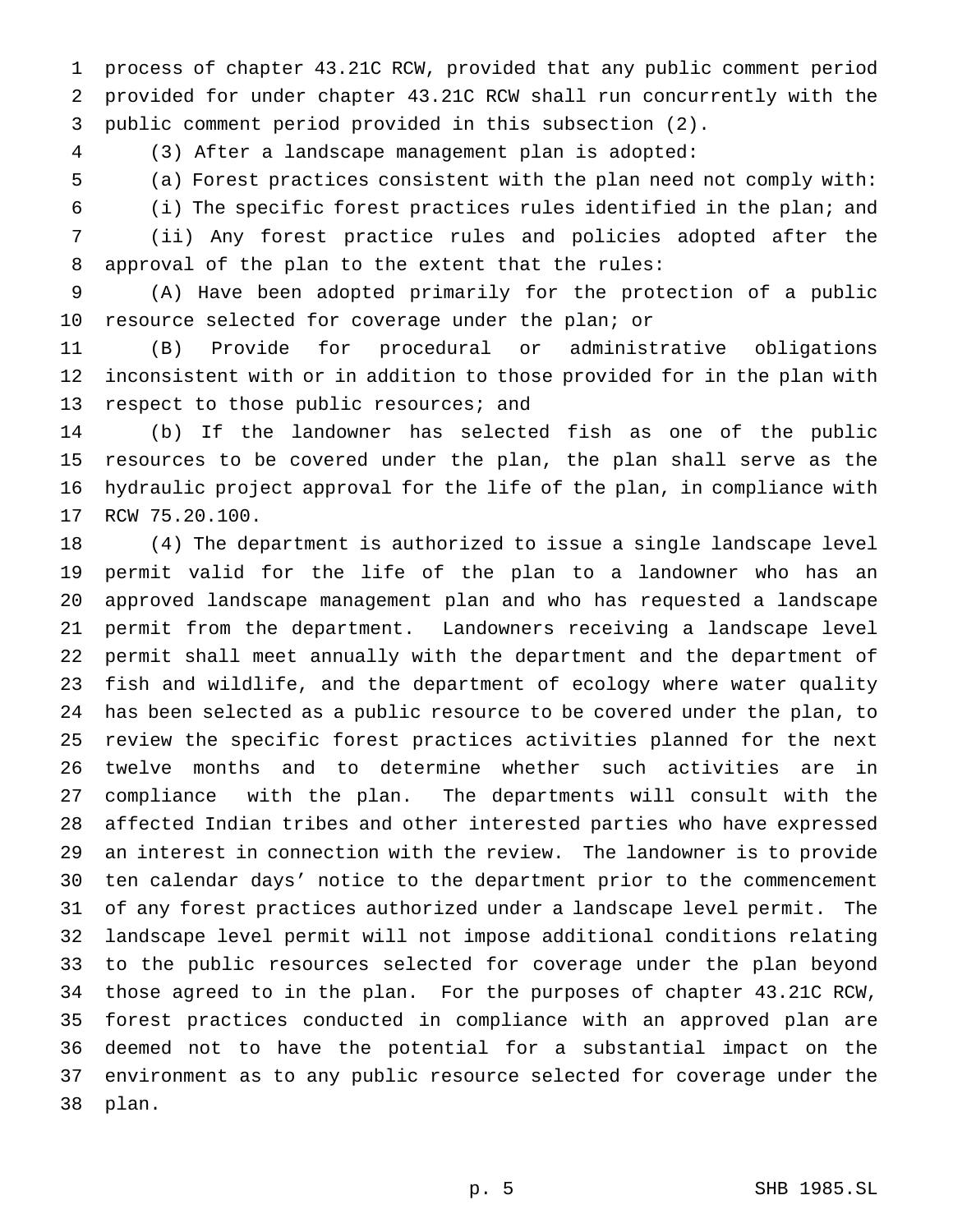(5) Except as otherwise provided in a plan, the agreement implementing the landscape management plan is an agreement that runs with the property covered by the approved landscape management plan and the department shall record notice of the plan in the real property records of the counties in which the affected properties are located. Prior to its termination, no plan shall permit forest land covered by its terms to be withdrawn from such coverage, whether by sale, exchange, or other means, nor to be converted to nonforestry uses except to the extent that such withdrawal or conversion would not measurably impair the achievement of the plan's stated public resource objectives. If a participant transfers all or part of its interest in the property, the terms of the plan still apply to the new landowner for the plan's stated duration unless the plan is terminated under its terms or unless the plan specifies the conditions under which the terms of the plan do not apply to the new landowner.

 (6) The departments of natural resources, fish and wildlife, and ecology shall seek to develop memorandums of agreements with federal agencies and affected Indian tribes relating to tribal issues in the landscape management plans. The departments shall solicit input from affected Indian tribes in connection with the selection, review, and approval of any landscape management plan. If any recommendation is received from an affected Indian tribe and is not adopted by the departments, the departments shall provide a written explanation of their reasons for not adopting the recommendation.

 (7) The department is directed to report to the forest practices board annually through the year 2000, but no later than December 31st of each year, on the status of each pilot project. The department is directed to provide to the forest practices board, no later than December 31, 2000, an evaluation of the pilot projects including a determination if a permanent landscape planning process should be established along with a discussion of what legislative and rule modifications are necessary.

 NEW SECTION. **Sec. 2.** A new section is added to chapter 76.09 RCW to read as follows:

 The department together with the department of fish and wildlife, and the department of ecology relating to water quality protection, shall develop a suitable process to permit landowners to secure all permits required for the conduct of forest practices in a single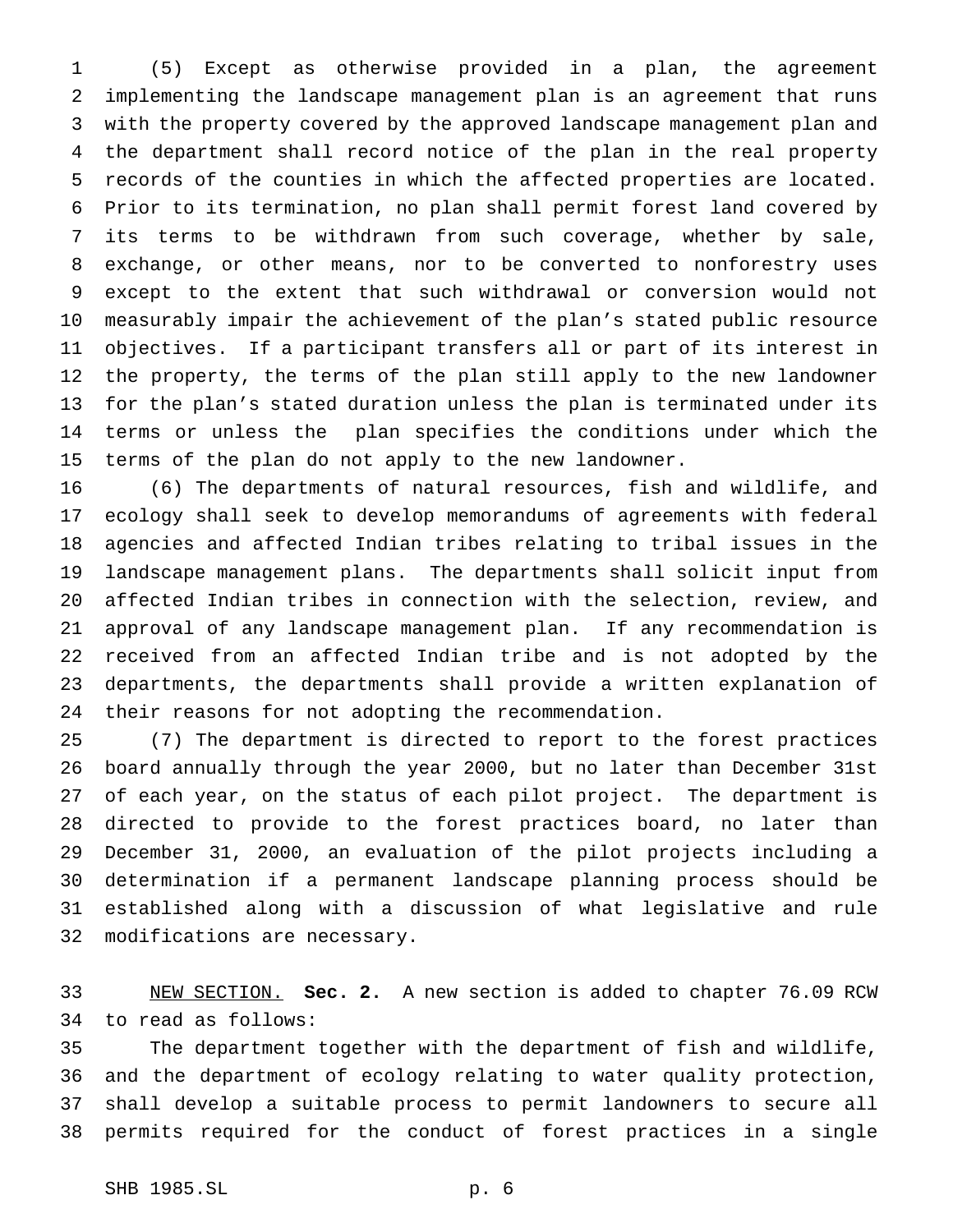multiyear permit to be jointly issued by the departments and the departments shall report their findings to the legislature not later than December 31, 2000.

 **Sec. 3.** RCW 76.09.060 and 1993 c 443 s 4 are each amended to read as follows:

 (1) The department shall prescribe the form and contents of the notification and application. The forest practices rules shall specify by whom and under what conditions the notification and application shall be signed or otherwise certified as acceptable. The application or notification shall be delivered in person to the department, sent by first class mail to the department or electronically filed in a form defined by the department. The form for electronic filing shall be readily convertible to a paper copy, which shall be available to the public pursuant to chapter 42.17 RCW. The information required may include, but is not limited to:

 (a) Name and address of the forest landowner, timber owner, and operator;

 (b) Description of the proposed forest practice or practices to be conducted;

 (c) Legal description of the land on which the forest practices are to be conducted;

 (d) Planimetric and topographic maps showing location and size of all lakes and streams and other public waters in and immediately adjacent to the operating area and showing all existing and proposed roads and major tractor roads;

 (e) Description of the silvicultural, harvesting, or other forest practice methods to be used, including the type of equipment to be used and materials to be applied;

 (f) Proposed plan for reforestation and for any revegetation necessary to reduce erosion potential from roadsides and yarding roads, as required by the forest practices rules;

 (g) Soil, geological, and hydrological data with respect to forest practices;

 (h) The expected dates of commencement and completion of all forest practices specified in the application;

 (i) Provisions for continuing maintenance of roads and other construction or other measures necessary to afford protection to public resources;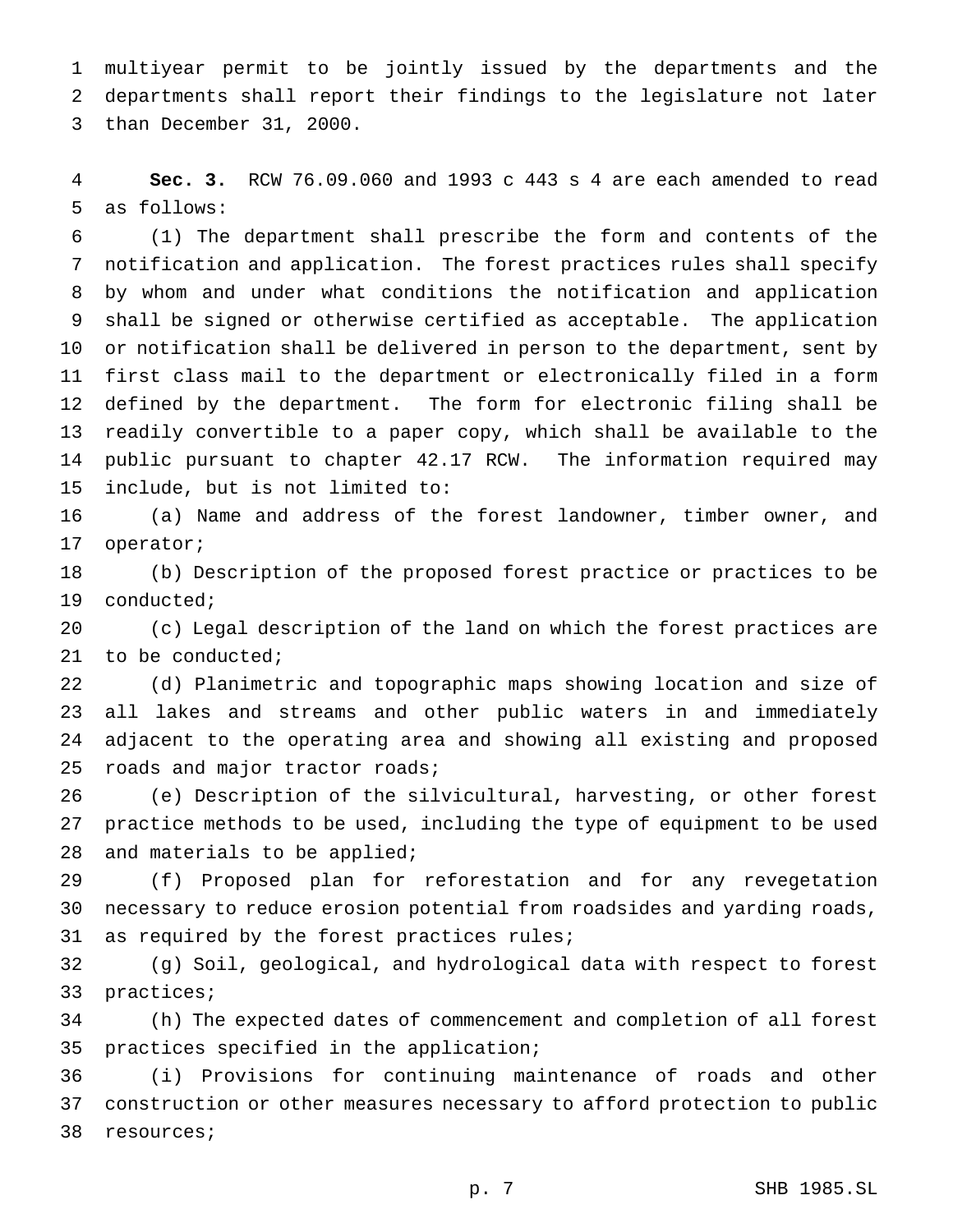(j) An affirmation that the statements contained in the 2 notification or application are true; and

(k) All necessary application or notification fees.

 (2) Long range plans may be submitted to the department for review and consultation.

 (3) The application for a forest practice or the notification of a class II forest practice shall indicate whether any land covered by the application or notification will be converted or is intended to be converted to a use other than commercial timber production within three years after completion of the forest practices described in it.

 (a) If the application states that any such land will be or is intended to be so converted:

 (i) The reforestation requirements of this chapter and of the forest practices rules shall not apply if the land is in fact so converted unless applicable alternatives or limitations are provided in forest practices rules issued under RCW 76.09.070 as now or hereafter amended;

 (ii) Completion of such forest practice operations shall be deemed conversion of the lands to another use for purposes of chapters 84.33 and 84.34 RCW unless the conversion is to a use permitted under a current use tax agreement permitted under chapter 84.34 RCW;

 (iii) The forest practices described in the application are subject to applicable county, city, town, and regional governmental authority permitted under RCW 76.09.240 as now or hereafter amended as well as the forest practices rules.

 (b) If the application or notification does not state that any land covered by the application or notification will be or is intended to be so converted:

 (i) For six years after the date of the application the county, city, town, and regional governmental entities may deny any or all applications for permits or approvals, including building permits and subdivision approvals, relating to nonforestry uses of land subject to the application;

 (ii) Failure to comply with the reforestation requirements contained in any final order or decision shall constitute a removal of designation under the provisions of RCW 84.33.140, and a change of use under the provisions of RCW 84.34.080, and, if applicable, shall subject such lands to the payments and/or penalties resulting from such removals or changes; and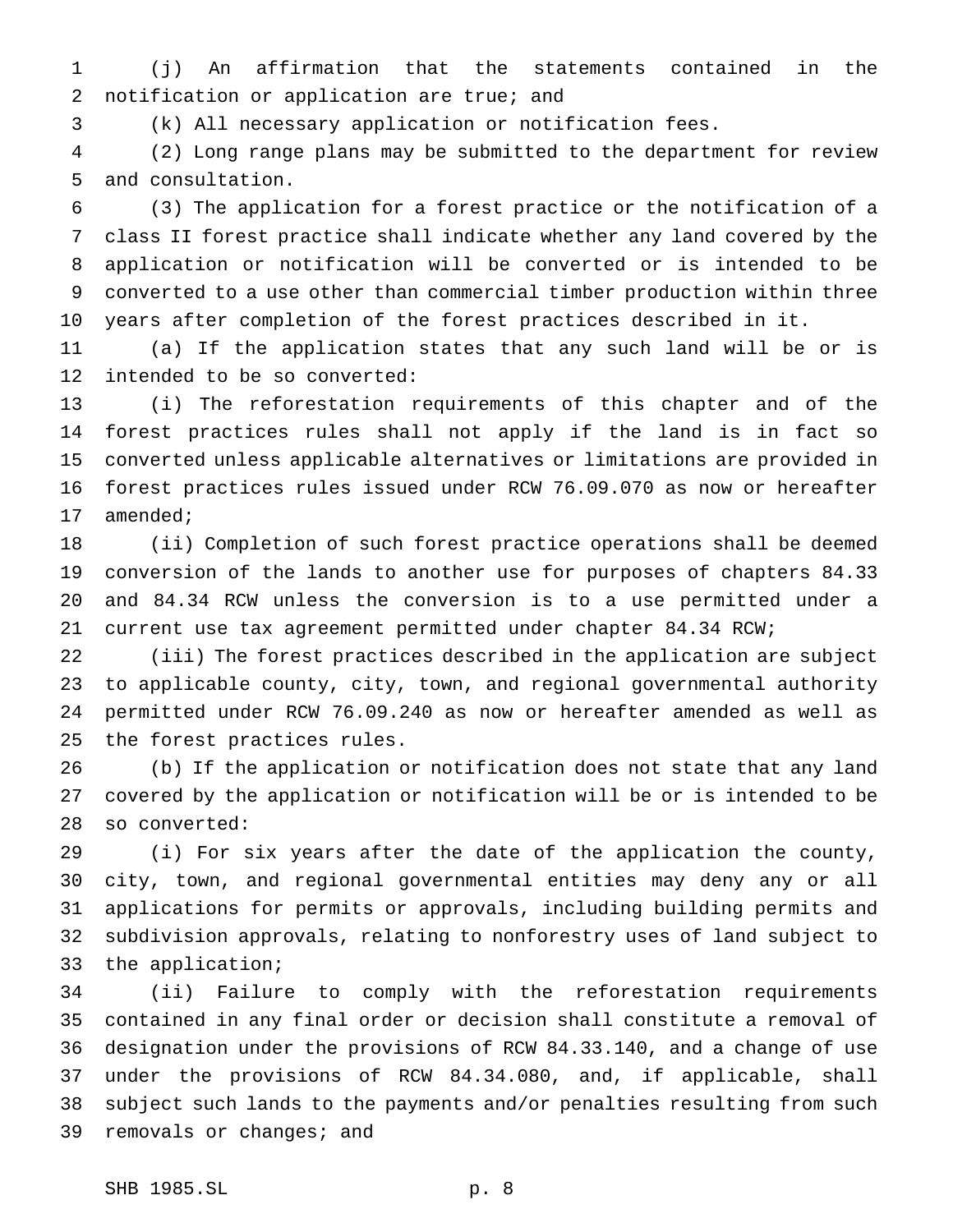(iii) Conversion to a use other than commercial timber operations within three years after completion of the forest practices without the consent of the county, city, or town shall constitute a violation of each of the county, municipal city, town, and regional authorities to which the forest practice operations would have been subject if the application had so stated.

 (c) The application or notification shall be either signed by the landowner or accompanied by a statement signed by the landowner indicating his or her intent with respect to conversion and acknowledging that he or she is familiar with the effects of this subsection.

 (4) Whenever an approved application authorizes a forest practice which, because of soil condition, proximity to a water course or other unusual factor, has a potential for causing material damage to a public resource, as determined by the department, the applicant shall, when requested on the approved application, notify the department two days before the commencement of actual operations.

 (5) Before the operator commences any forest practice in a manner or to an extent significantly different from that described in a previously approved application or notification, there shall be submitted to the department a new application or notification form in the manner set forth in this section.

 (6) Except as provided in section 1(4) of this act, the notification to or the approval given by the department to an application to conduct a forest practice shall be effective for a term of two years from the date of approval or notification and shall not be renewed unless a new application is filed and approved or a new notification has been filed. At the option of the applicant, an application or notification may be submitted to cover a single forest practice or a number of forest practices within reasonable geographic or political boundaries as specified by the department. An application or notification that covers more than one forest practice may have an effective term of more than two years. The board shall adopt rules that establish standards and procedures for approving an application or notification that has an effective term of more than two years. Such rules shall include extended time periods for application or notification approval or disapproval. On an approved application with a term of more than two years, the applicant shall inform the department before commencing operations.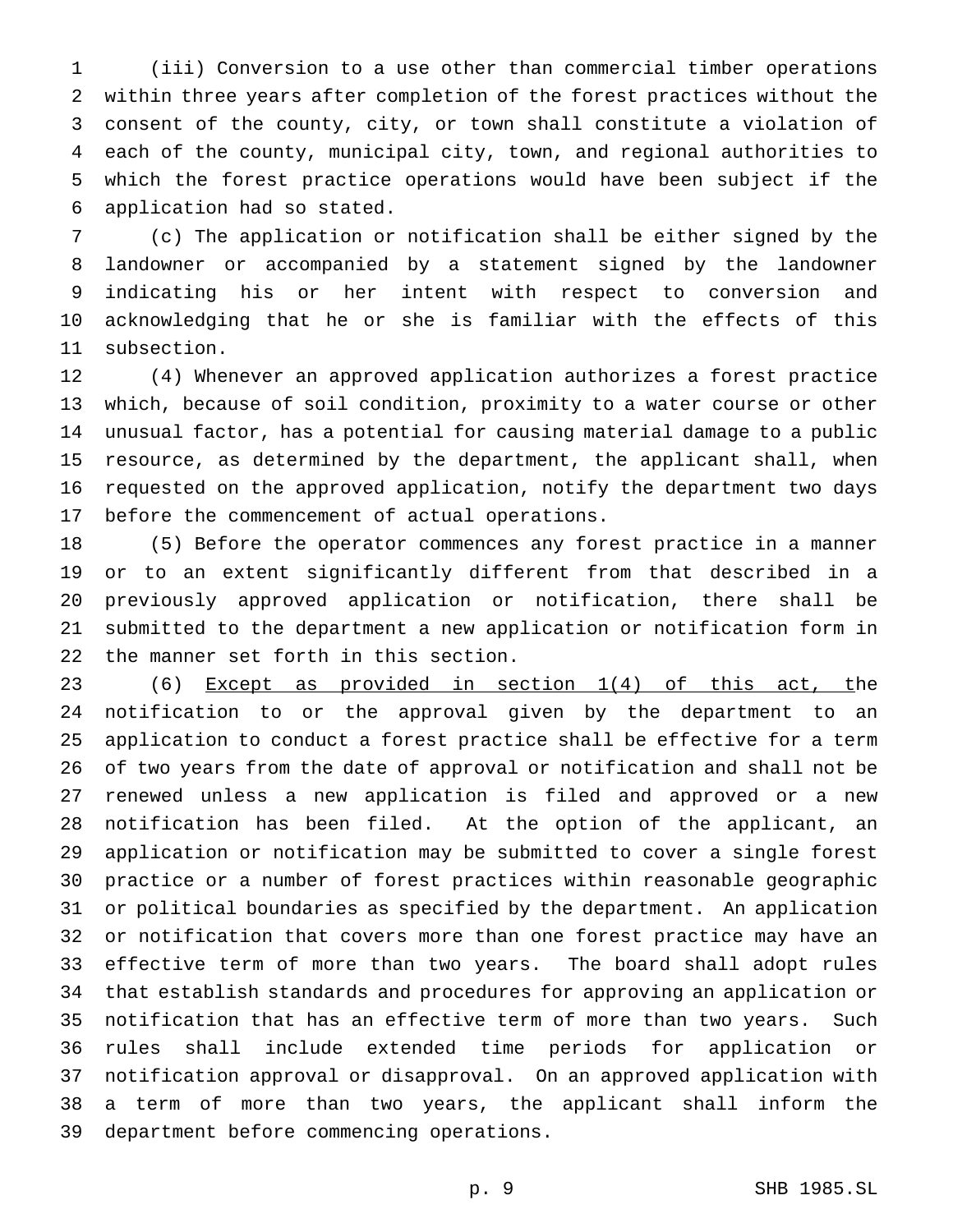(7) Notwithstanding any other provision of this section, no prior application or notification shall be required for any emergency forest practice necessitated by fire, flood, windstorm, earthquake, or other emergency as defined by the board, but the operator shall submit an application or notification, whichever is applicable, to the department within forty-eight hours after commencement of such practice.

 **Sec. 4.** RCW 75.20.100 and 1993 sp.s. c 2 s 30 are each amended to read as follows:

 In the event that any person or government agency desires to construct any form of hydraulic project or perform other work that will use, divert, obstruct, or change the natural flow or bed of any of the salt or fresh waters of the state, such person or government agency shall, before commencing construction or work thereon and to ensure the proper protection of fish life, secure the written approval of the department as to the adequacy of the means proposed for the protection of fish life. This approval shall not be unreasonably withheld. 17 Except as provided in RCW 75.20.1001 ((and 75.20.1002)), the department shall grant or deny approval within forty-five calendar days of the receipt of a complete application and notice of compliance with any applicable requirements of the state environmental policy act, made in the manner prescribed in this section. The applicant may document receipt of application by filing in person or by registered mail. A complete application for approval shall contain general plans for the overall project, complete plans and specifications of the proposed construction or work within the mean higher high water line in salt water or within the ordinary high water line in fresh water, and complete plans and specifications for the proper protection of fish life. The forty-five day requirement shall be suspended if (1) after ten working days of receipt of the application, the applicant remains unavailable or unable to arrange for a timely field evaluation of the proposed project; (2) the site is physically inaccessible for inspection; or (3) the applicant requests delay. Immediately upon determination that the forty-five day period is suspended, the department shall notify the applicant in writing of the reasons for the delay. Approval is valid for a period of up to five years from date of issuance. The permittee must demonstrate substantial progress on construction of that portion of the project relating to the approval within two years of the date of issuance. If the department denies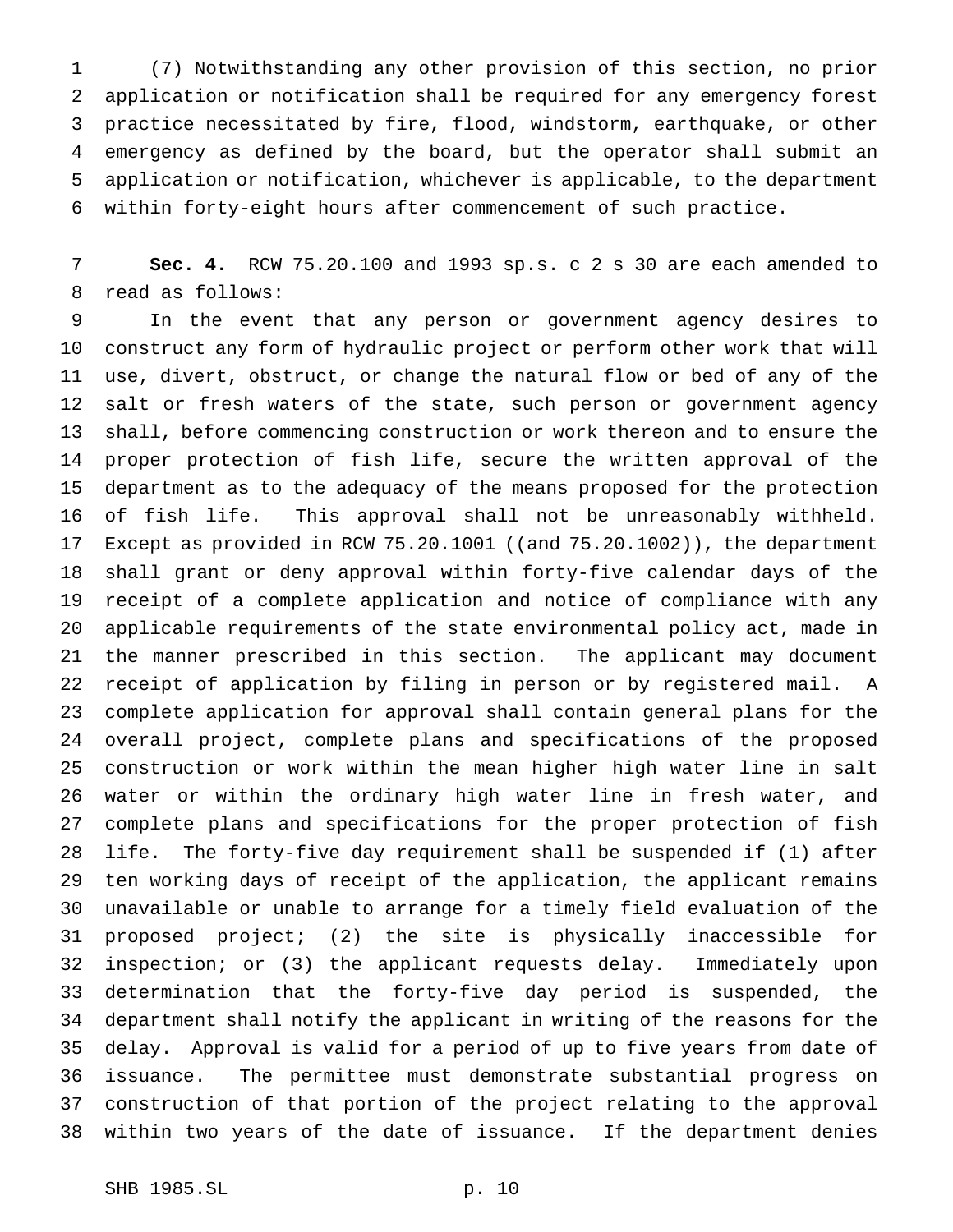approval, the department shall provide the applicant, in writing, a statement of the specific reasons why and how the proposed project would adversely affect fish life. Protection of fish life shall be the only ground upon which approval may be denied or conditioned. Chapter 34.05 RCW applies to any denial of project approval, conditional approval, or requirements for project modification upon which approval may be contingent. If any person or government agency commences construction on any hydraulic works or projects subject to this section without first having obtained written approval of the department as to the adequacy of the means proposed for the protection of fish life, or if any person or government agency fails to follow or carry out any of the requirements or conditions as are made a part of such approval, the person or director of the agency is guilty of a gross misdemeanor. If any such person or government agency is convicted of violating any of the provisions of this section and continues construction on any such works or projects without fully complying with the provisions hereof, such works or projects are hereby declared a public nuisance and shall be subject to abatement as such.

 For the purposes of this section and RCW 75.20.103, "bed" shall mean the land below the ordinary high water lines of state waters. This definition shall not include irrigation ditches, canals, storm water run-off devices, or other artificial watercourses except where they exist in a natural watercourse that has been altered by man.

 The phrase "to construct any form of hydraulic project or perform other work" shall not include the act of driving across an established ford. Driving across streams or on wetted stream beds at areas other than established fords requires approval. Work within the ordinary high water line of state waters to construct or repair a ford or crossing requires approval.

 In case of an emergency arising from weather or stream flow conditions or other natural conditions, the department, through its authorized representatives, shall issue immediately upon request oral approval for removing any obstructions, repairing existing structures, restoring stream banks, or to protect property threatened by the stream or a change in the stream flow without the necessity of obtaining a written approval prior to commencing work. Conditions of an oral approval shall be reduced to writing within thirty days and complied with as provided for in this section. Oral approval shall be granted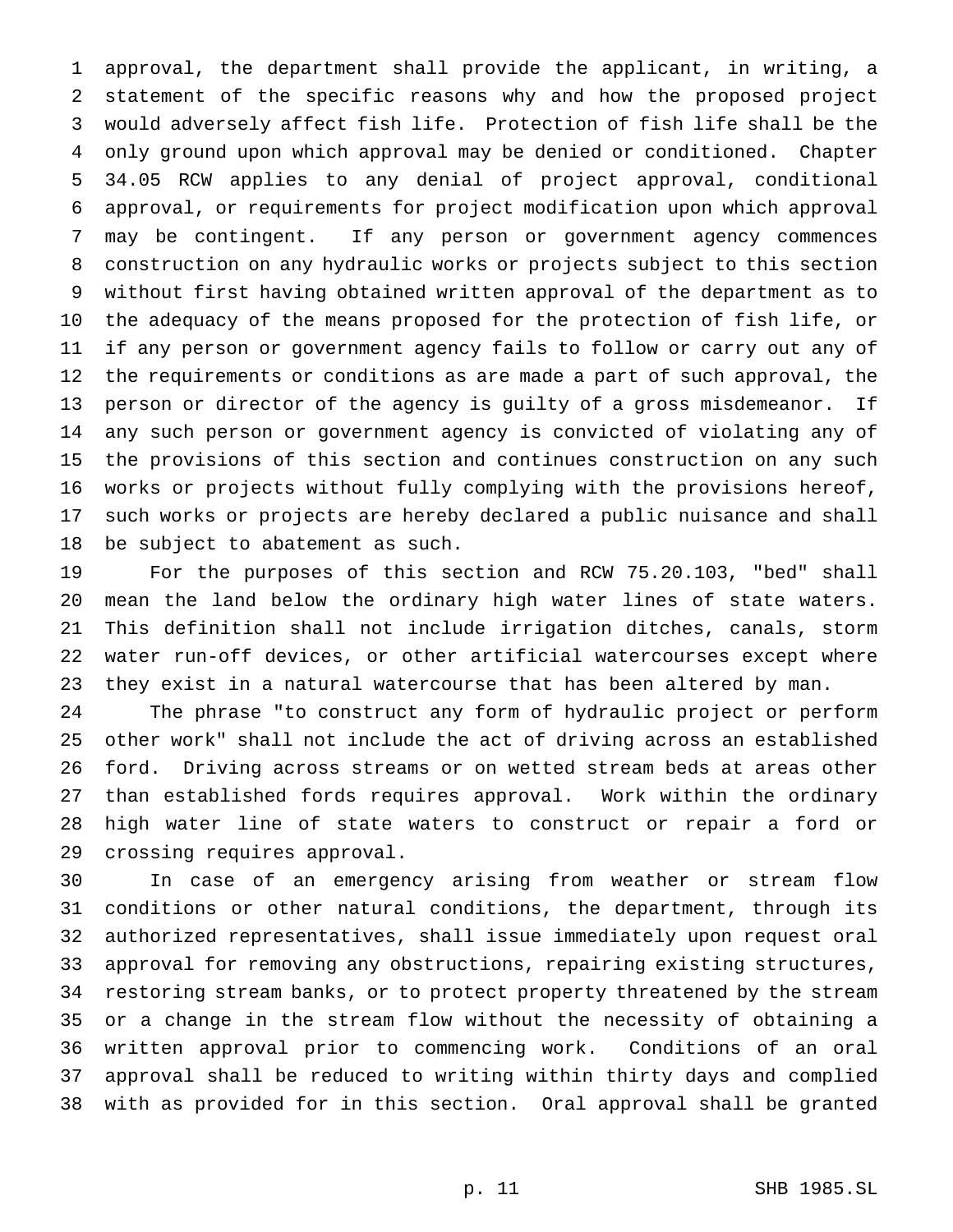immediately upon request, for a stream crossing during an emergency situation.

 This section shall not apply to the construction of any form of hydraulic project or other work which diverts water for agricultural irrigation or stock watering purposes authorized under or recognized as being valid by the state's water codes, or when such hydraulic project or other work is associated with streambank stabilization to protect farm and agricultural land as defined in RCW 84.34.020. These irrigation or stock watering diversion and streambank stabilization projects shall be governed by RCW 75.20.103.

11 A landscape management plan approved by the department and the 12 department of natural resources under section 1(2) of this act, shall 13 serve as a hydraulic project approval for the life of the plan if fish 14 are selected as one of the public resources for coverage under such a plan.

 **Sec. 5.** RCW 76.09.220 and 1989 c 175 s 164 are each amended to read as follows:

 (1) The appeals board shall operate on either a part-time or a full-time basis, as determined by the governor. If it is determined that the appeals board shall operate on a full-time basis, each member shall receive an annual salary to be determined by the governor. If it is determined that the appeals board shall operate on a part-time basis, each member shall be compensated in accordance with RCW 24 43.03.240((: PROVIDED, That)). However, such compensation shall not exceed ten thousand dollars in a fiscal year. Each member shall receive reimbursement for travel expenses incurred in the discharge of his duties in accordance with the provisions of RCW 43.03.050 and 43.03.060.

 (2) The appeals board shall as soon as practicable after the initial appointment of the members thereof, meet and elect from among 31 its members a ((chairman)) chair, and shall at least biennially 32 thereafter meet and elect or reelect a ((chairman)) chair.

 (3) The principal office of the appeals board shall be at the state capital, but it may sit or hold hearings at any other place in the state. A majority of the appeals board shall constitute a quorum for making orders or decisions, promulgating rules and regulations necessary for the conduct of its powers and duties, or transacting other official business, and may act though one position on the board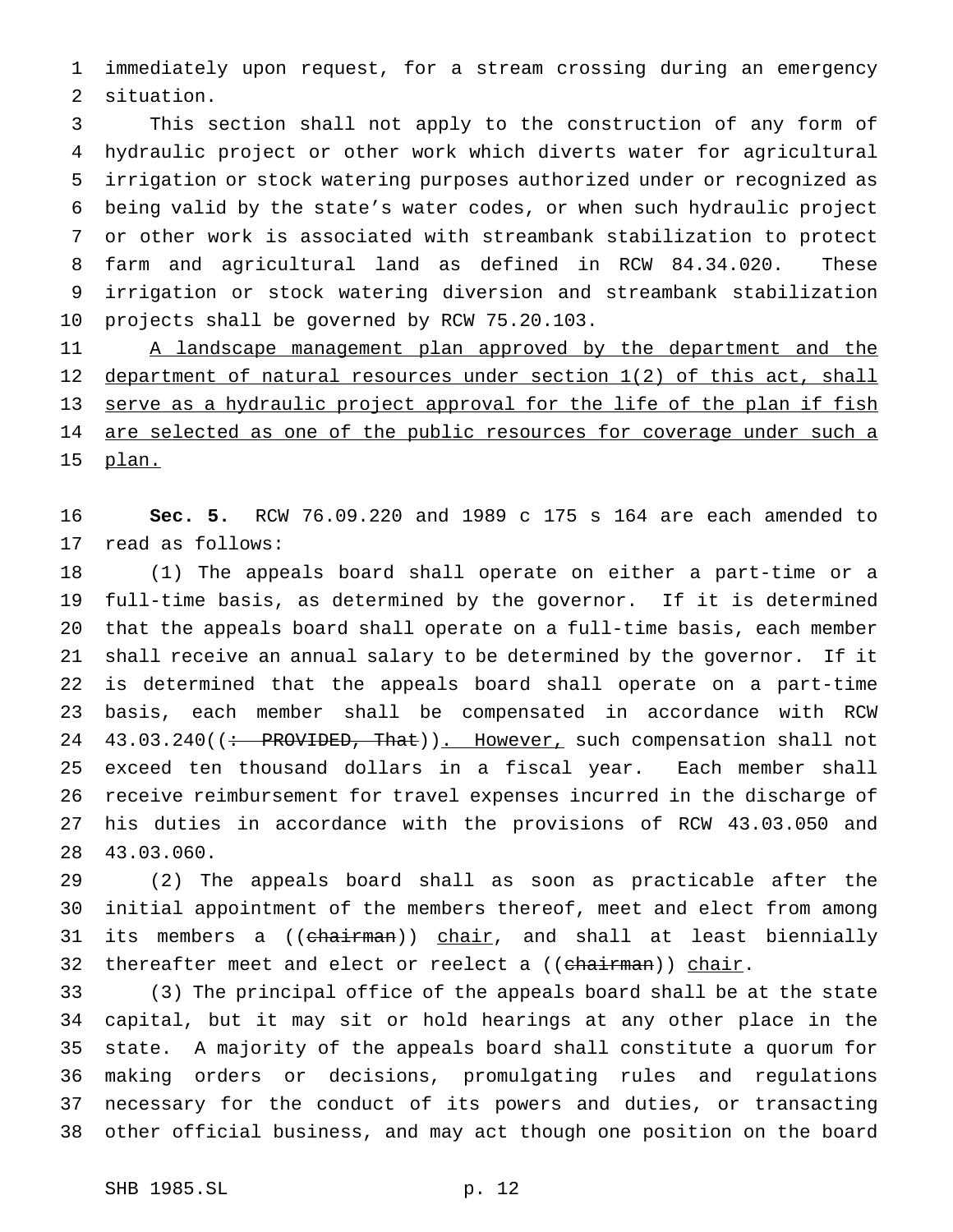be vacant. One or more members may hold hearings and take testimony to be reported for action by the board when authorized by rule or order of the board. The appeals board shall perform all the powers and duties granted to it in this chapter or as otherwise provided by law.

 (4) The appeals board shall make findings of fact and prepare a written decision in each case decided by it, and such findings and decision shall be effective upon being signed by two or more members and upon being filed at the appeals board's principal office, and shall be open to public inspection at all reasonable times.

 (5) The appeals board shall either publish at its expense or make arrangements with a publishing firm for the publication of those of its findings and decisions which are of general public interest, in such form as to assure reasonable distribution thereof.

 (6) The appeals board shall maintain at its principal office a journal which shall contain all official actions of the appeals board, with the exception of findings and decisions, together with the vote of each member on such actions. The journal shall be available for public inspection at the principal office of the appeals board at all reasonable times.

 (7) The forest practices appeals board shall have exclusive jurisdiction to hear appeals arising from an action or determination by 22 the department, and the department of fish and wildlife, and the department of ecology with respect to management plans provided for under section 1 of this act.

 (8)(a) Any person aggrieved by the approval or disapproval of an 26 application to conduct a forest practice or the approval or disapproval 27 of any landscape plan or permit may seek review from the appeals board by filing a request for the same within thirty days of the approval or disapproval. Concurrently with the filing of any request for review with the board as provided in this section, the requestor shall file a 31 copy of his or her request with the department and the attorney general. The attorney general may intervene to protect the public 33 interest and ((insure)) ensure that the provisions of this chapter are complied with.

35 (b) The review proceedings authorized in ((subparagraph)) (a) of this subsection are subject to the provisions of chapter 34.05 RCW pertaining to procedures in adjudicative proceedings.